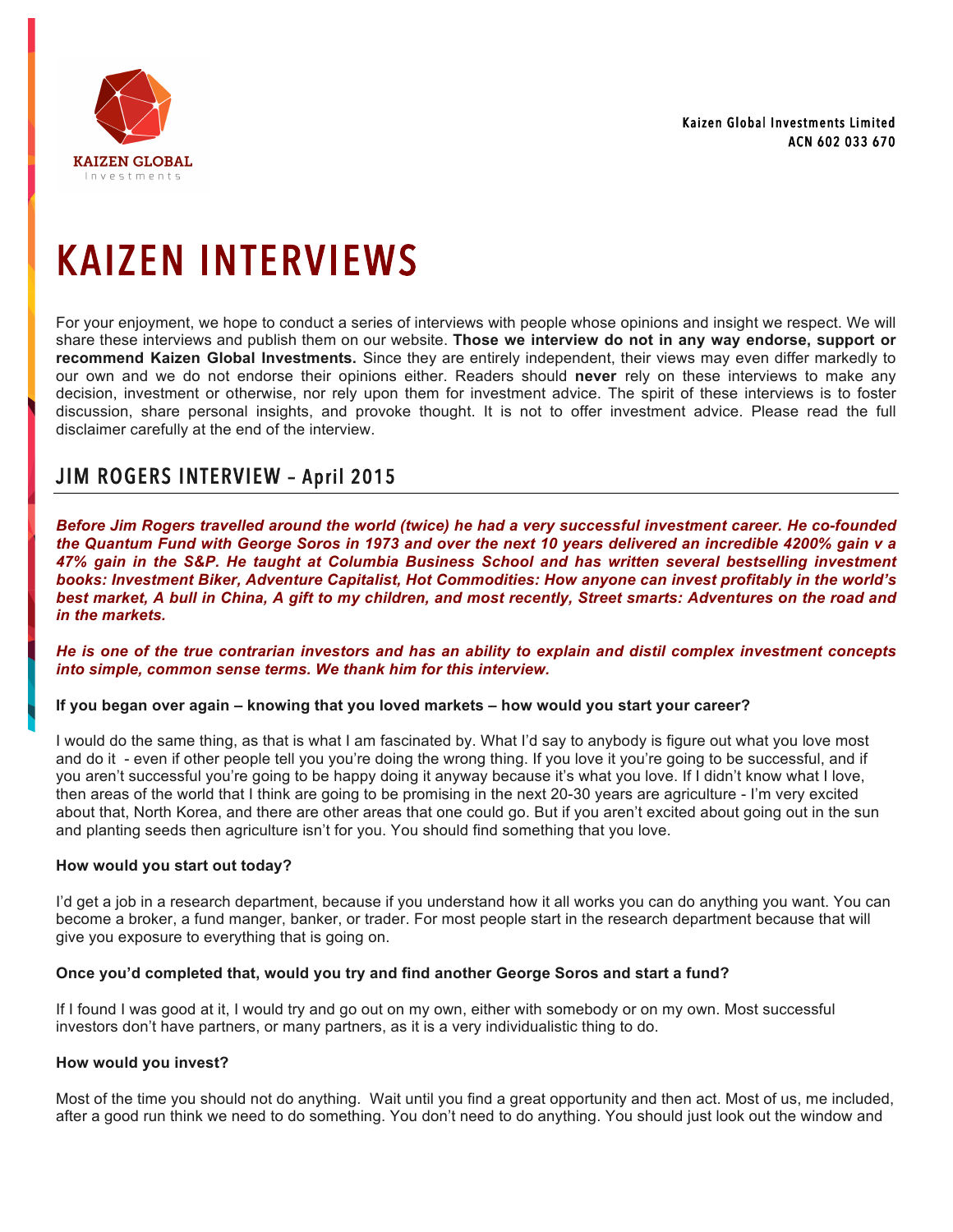see what's going on. But then, when you find something that you know is right then act. If I told you 'you only had 25 investments in your career' you'd be a lot more careful. By the way, if you find something and invest in it, then wait too. Let it develop and mature. Don't be jumping in and out, hang onto it, look out the window again. Do nothing, unless something is going wrong or it's time to sell. There are always opportunities – it's a huge world out there. If you miss an opportunity don't worry about it, I assure you there'll be plenty of others coming along. There are 7 billion people in the world and a couple of hundred countries. Don't worry about missing something just stick to your path and wait.

#### **In the next 20-30 years where would you invest?**

Certainly agriculture, China and Russia. There are very few things that last as long as 30 years, even 20 years is stretching it. North Korea, Ethiopia, Columbia, Myanmar, and Angola – they are places I would investigate. Ethiopia has over 100 million people, has natural resources, and is opening up to the world. Angola has few people but plenty of resources; it was ravaged by a 30-year war; they will be one of the largest oil producers in Africa. It used to export plenty of food to the world. Angola has plenty of land, it's half the size of Europe, but buy some land, open a hotel.

#### **What about Sri Lanka?**

Certainly opportunities there, but we're not the first to think of it.

## **What are the patterns that you've seen that people miss?**

Nearly always after a war you should invest in the country, especially the ones that lost the war. There is no energy and things are depressed. You should certainly explore it and then buy.

#### **Any sectors that you particularly like in those situations – how about banks because of their leverage?**

Banks are certainly a good play but the regulation around the world has changed them. You should look for the biggest industry and investigate that; if a country is big in cotton then look at that. There's lethargy, apathy, no one cares, especially if a country loses a war. People aren't thinking we should go and buy stocks. People don't have the energy or capital; that's why things are cheap.

#### **Do you look at those countries in a hard currency/Gold?**

Yes, therein lies the opportunity. The shares will go up and the currency will go up too. As an investor you need to look at everything and the currency is a major thing to understand. It is extremely important to investors and investment.

#### **What about Africa?**

Zimbabwe could be exciting and interesting depending on what happens with Mugabe.

#### **Asia?**

North Korea is extremely exciting. I'd put all my money there if I were allowed. When North Korea opens up – anything you want to invest in, you are bound to do well. If you stick to what you know. When Myanmar opened, when China opened – everything was attractive. I'm sure Samsung will do very well when North Korea opens up, but it won't make much difference to Samsung as it is such a big company already.

#### **Any other patterns you see over and over again?**

Yes, things get depressed, people go bankrupt, people throw their stocks out the window and swear they'll never invest again as long as they live and they give up. Bottoms all look the same and they don't last. Even if companies go bankrupt they might still have valuable assets. You look at Japan, it was blown apart in 1945 – that was a serious bottom, but it still didn't last.

#### **Market levels are high and one could normally buy government bonds or corporate bonds to protect capital if there was a downturn. But yields are so low now (i.e., bond prices are also so high) where can you hide if the wheels come off? How can you hedge?**

It is very difficult. Bonds are at all time highs; we've never seen yields like this. There's cash - but you've got to have the right cash – no good if you're in the Euro or the Yen. Productive farmland has always been a good place to survive, but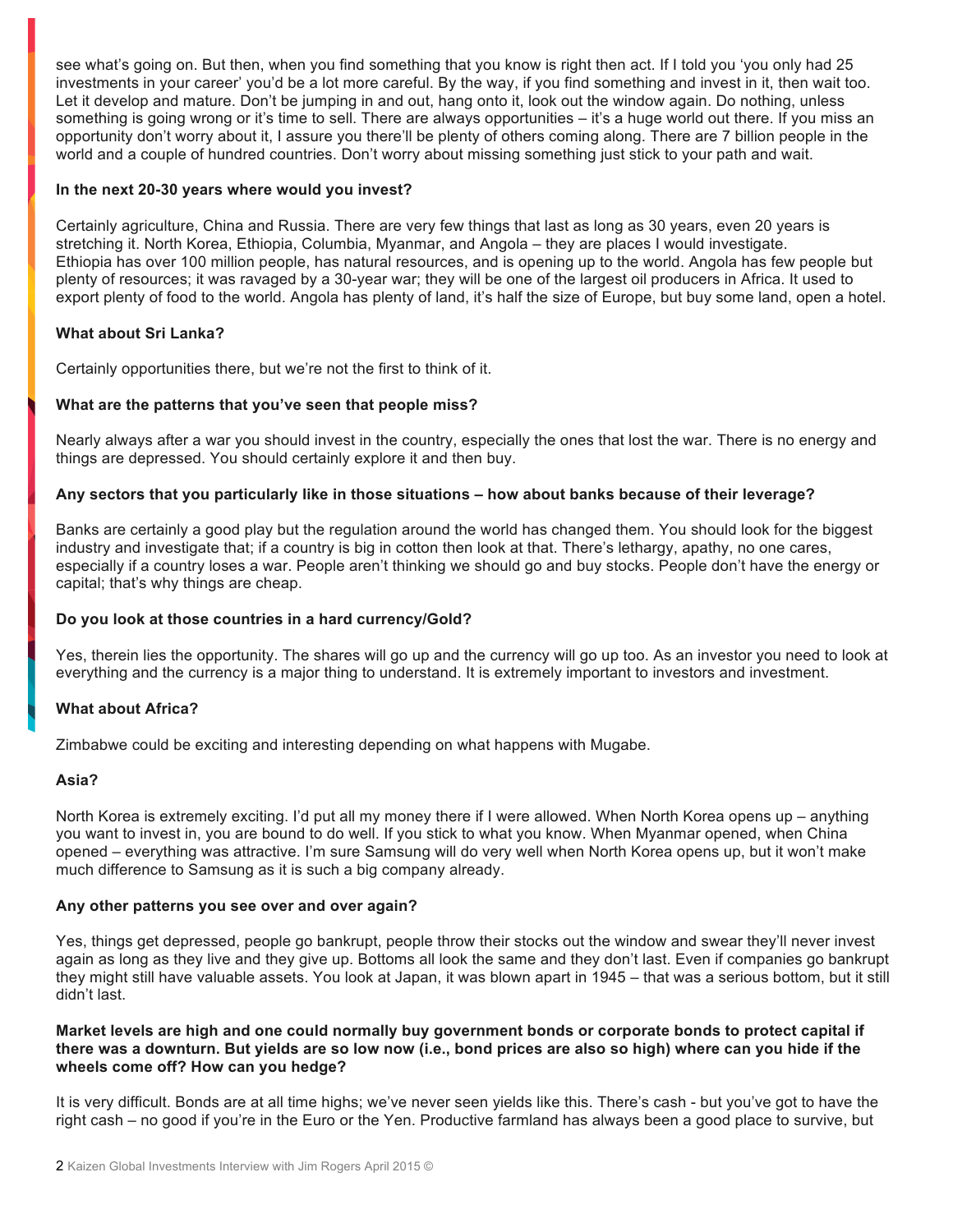there are huge cycles. You need to be in the right country, where they aren't going to take it away from you. Precious metals, if you can buy at the right time and place. Tangible assets offer protection – but art etc. can fluctuate massively in value – your heirs may benefit but not you, there's no income and fashions change. You may wind up growing broke with hard assets where fashions change.

## **How about buying listed farmers/farmland? You would have some productive yield.**

There are a lot of if, if, ifs: if they're good, if they're competent and in what part of the world. You can buy tractor companies, seed companies, and fertilizer companies. There are companies in Indonesia, Malaysia, and Australia etc.

**In 2007 expectations of the commodity boom were high and enormous amounts of capital were committed to bring on new supply in pretty much everything. The word is now growing slower than expected back then, so realized demand is lower but supply is higher – hence the fall in commodity prices. Is the commodity cycle over? Or is this like the 70s where you had a shake out of weak hands in the middle on the way to the top in 1980?** 

Well, my view is that we have a major correction in an ongoing bull market; I just don't see enough permanent supply coming on. I might be wrong. But look at oil; the world hasn't been discovering enough oil to keep up with demand apart from fracking. But the fracking wells are short-life wells. Fracking will slow enormously now – it has been operating on negative cash flow with oil prices falling so rapidly. In the US there hasn't been much supply. In iron ore there is supply for some time, but in other commodities I just don't see the supply. In the equities bull market of 1982 to 2000, there were many periods where people were convinced the bull market was over - in 1987, 1989, 1994 - where stocks had big drops or were depressed for long periods, people gave up. I'm not giving up on commodities at the moment – maybe and I got it wrong.

## **What about gold with all the money printing?**

It's had a pullback. I own gold; I've hedged some of it, thinking about hedging more. There might be one chance to buy gold again below \$1000, but if Iran goes to war with America I'll be begging to buy gold at \$1500. I'm not a buyer of gold at the moment; it went up 12 years in a row, which is very unusual. I think the correction could be very unusual too. There are still too many gold mystics who think gold can't go down; when they throw it out the window I hope I'm there to catch it.

#### **What about wars?**

At the beginning of wars, people are enthusiastic. They say 'don't worry the boys will be home by Christmas' but they rarely are. Go somewhere else until the war ends. I've told my girls in 'A gift to my children' that if there's a war, get out.

#### **Do you always want to own gold?**

You should always own some gold as an insurance policy. Everyone has health insurance, car insurance, life insurance, and gold is like that; how much depends on the person, the country, etc. You hope you never need it, but if you need it there's not much you can replicate with gold. If your country is collapsing all around you, I assure you, you will find gold has some use.

#### **Small pieces?**

Yes, easily divisible and transportable. I prefer coins as they are easily liquidated if anything else.

#### **You've talked in the past about liking raw land in developing countries. What about buying commercial REITs where they have a yield and over the long-term as cities grow this land increases in value?**

If you find smart people in any field you should invest with them.

#### **You're a self made man, education has been the tool that you have used to conquer the world. How do you make sure that your girls grow up as smart, hungry and open-minded as you?**

I try to address some of that in my book 'A gift for my children', but I've never been a parent before, so I have no idea if I am doing it right or not. It's not easy to make your children hungry. I try to teach them to save, make deposits from their piggy bank.